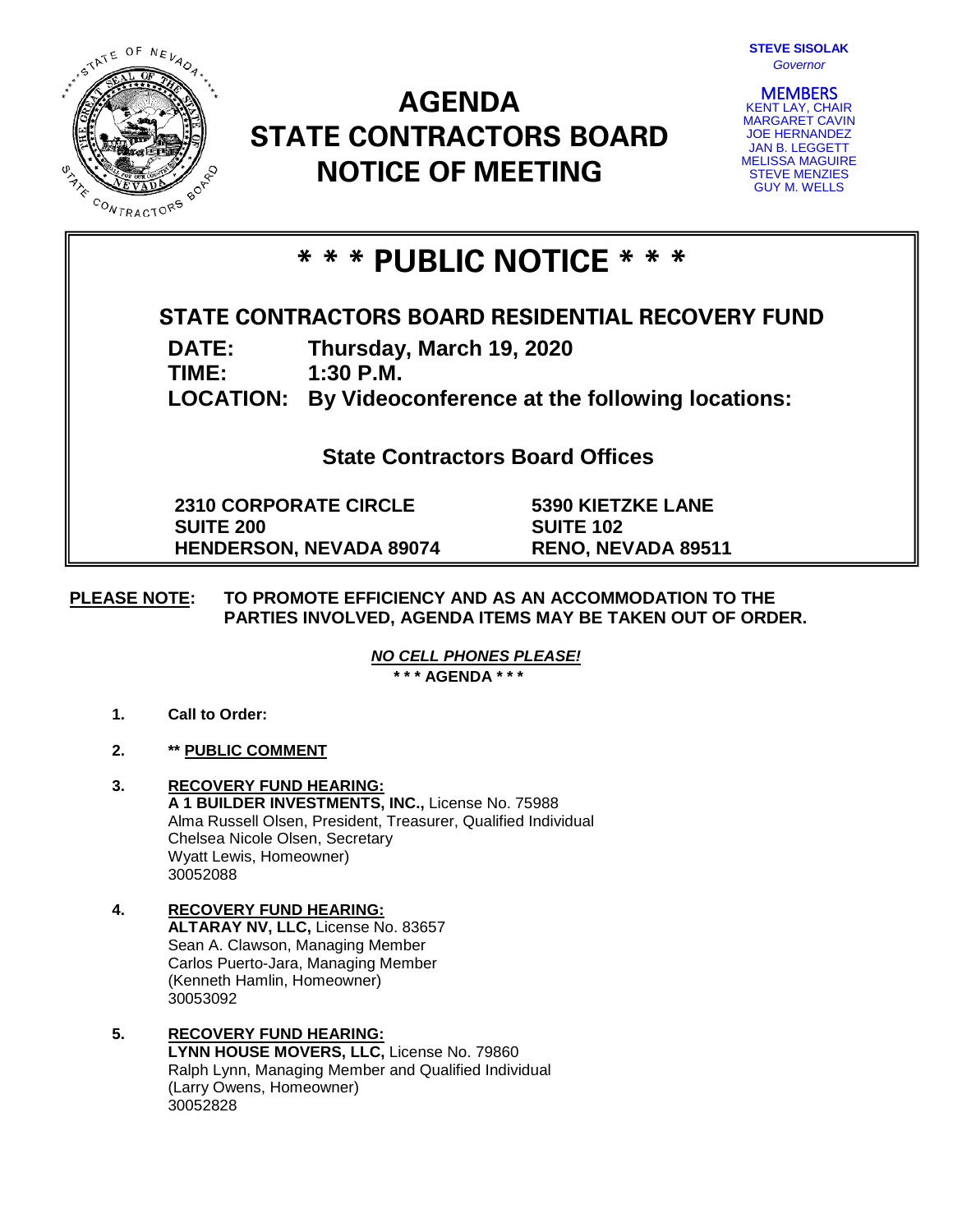#### 6. **RECOVERY FUND HEARING:**

**CR QUALITY PLUMBING, LLC,** License No. 74418 Christopher Jon Tabor, Managing Member and Qualified Individual (Tilio Lagatta, Homeowner) 30053094

#### 7. **RECOVERY FUND HEARING: N V T LICENSES, LLC,** License No. 77618 Michael Francis Belko, Manager Kevin Scott Lapidus, Manager Karleen O'connor Stern, Manager Allan Donnelly, Manager James Scarrow, Manager Sean Robert Kierman, Manager Jason John Gordon Rich, Manager (Donna Heckler, Homeowner) 30052588

#### 8. **RECOVERY FUND HEARING: Continued from November 21, 2019 and January 15, 2020**

**I. M. G. STONECRAFT, INC.,** License No. 81975, 81976 Ivaylo Grigorov Gotzev, President and Qualified Individual (Gary Brennan, Homeowner) 30046952

## 9. **RECOVERY FUND HEARING:**

**DH CONSTRUCTION, INC.,** License No. 64208 Derek Dell Hood, President and Qualified Individual (Diane Leggio, Homeowner) 30053912

#### 10. **RECOVERY FUND HEARING:**

**FLOORING USA, LLC**, License Nos. 32494, 76268 Nichole Leanne Thomas, Managing Member and Qualified Individual (Sarah Longson, Homeowner) 30053228

#### 11. **RECOVERY FUND HEARING: BACKYARD CONNECTION, LLC,** License No. 67813 Susan Lee Thomas, Manager Dennis Michael Thomas, Manager and Qualified Individual (Elizabeth Citores (Studzienski), Homeowner) 30053392

#### 12. **RECOVERY FUND HEARING: SECOND OPINION PLUMBING, LLC,** License No. 80242 Alberto Viramontes-Magana, Manager and Qualified Individual (Cherina Kleven, Homeowner) (30052609

## 13. **RECOVERY FUND HEARING:**

**QUICK SYSTEMS, INC.,** License No. 83100 Alma Roy Roundy, President and Qualified Individual Richard Edward Jacobs, Qualified Individual (Firouzeh Forouzmand, Homeowner) 30053037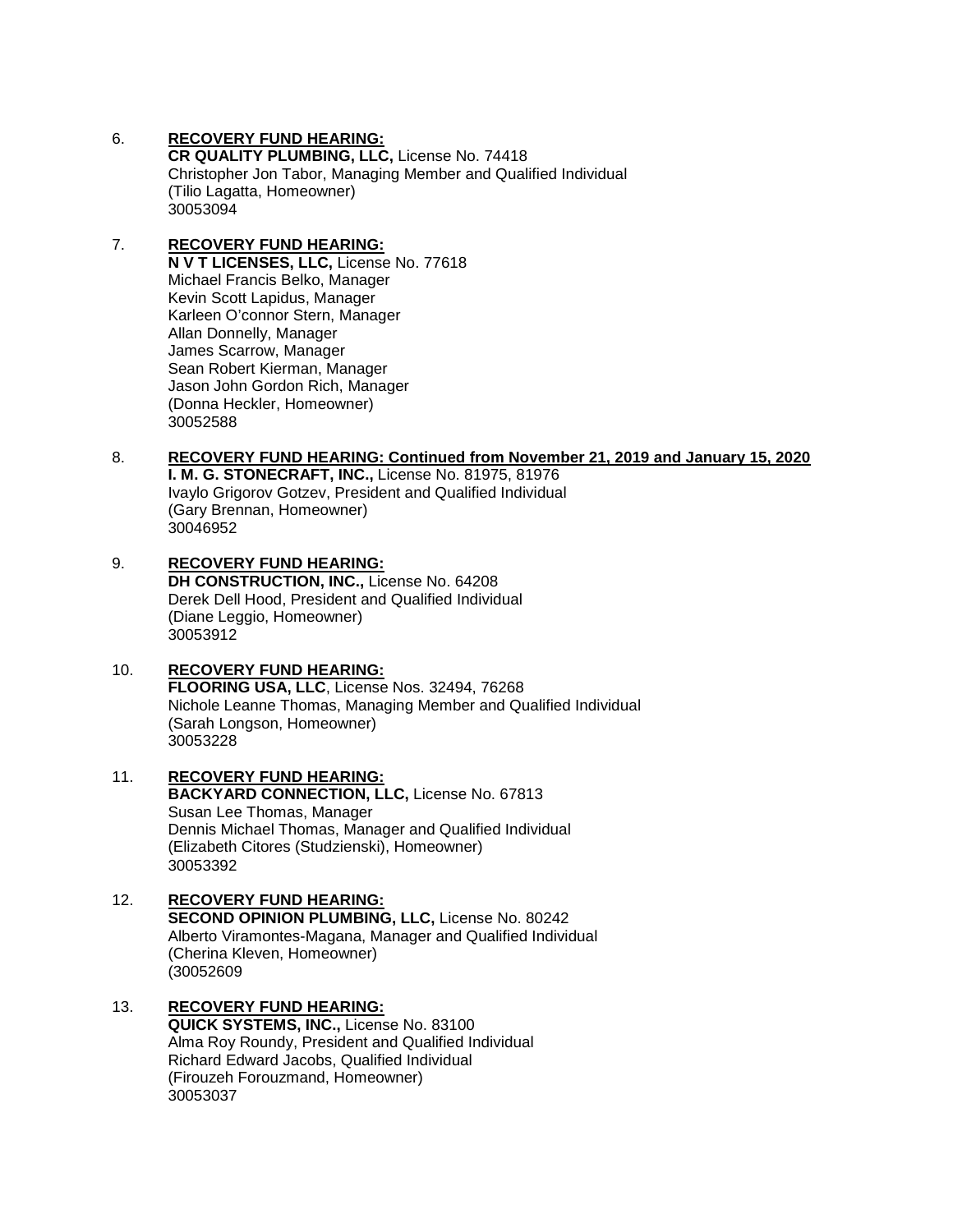#### 14. **RECOVERY FUND HEARING:**

**DEL H CONTRACTORS, LLC,** License No. 79860 Humberto Negrete Delgado, Managing Member, Qualified Individual Virginia Rodriguez Delgado, Managing Member (Clyde Rathbone, Homeowner) 30052601

#### **15. RECOVERY FUND HEARING: HUMMINGBIRD LANDSCAPE AND DESIGN, LLC,** License No. 80940 Jesus Chavez, Manager (Steven Kurtz, Homeowner) 30053158

#### 16. **RECOVERY FUND HEARING: HUMMINGBIRD LANDSCAPE AND DESIGN, LLC,** License No. 80940 Jesus Chavez, Manager (Raymond Trujillo, Homeowner) 30052971

#### 17. **RECOVERY FUND HEARING: WEST COAST BUILDING & DESIGN, LLC, dba W. C. B. & D GENERAL CONTRACTOR**, License No. 81435 Louis Phillip Desangro, Managing Member and Qualified Individual (Devin O'Brien, Homeowner) 30052791

#### 18. **RECOVERY FUND HEARING: HOME MASTERS,** License Nos. 32797, 32799, 32801, 46308, 73315A Morton Maxwell Winer, President and Qualified Individual Clarence Windel White, Qualified Individual (Kathy Morgan, Homeowner)

## 30052975 19. **RECOVERY FUND HEARING: NOW SERVICES OF NEVADA, LLC, dba COOL AIR NOW,** License No. 79017 Juan Carrilio Sotelo, Managing Member and Qualified Individual (Patricia Guerrero, Homeowner) 30053964

#### 20. **RECOVERY FUND HEARING: NIKAM DEVELOPMENT COMPANY,** License No. 41513 Nissim Azouz, President and Qualified Individual (Philip Erwin, Homeowner) 30053868

#### 21. **RECOVERY FUND HEARING: HOME MASTERS,** License Nos. 32797, 32799, 32801, 46308, 73315A Morton Maxwell Winer, President & Qualified Individual Clarence Windel White, Qualified Individual (Karen Callahan, Homeowner) 30051696